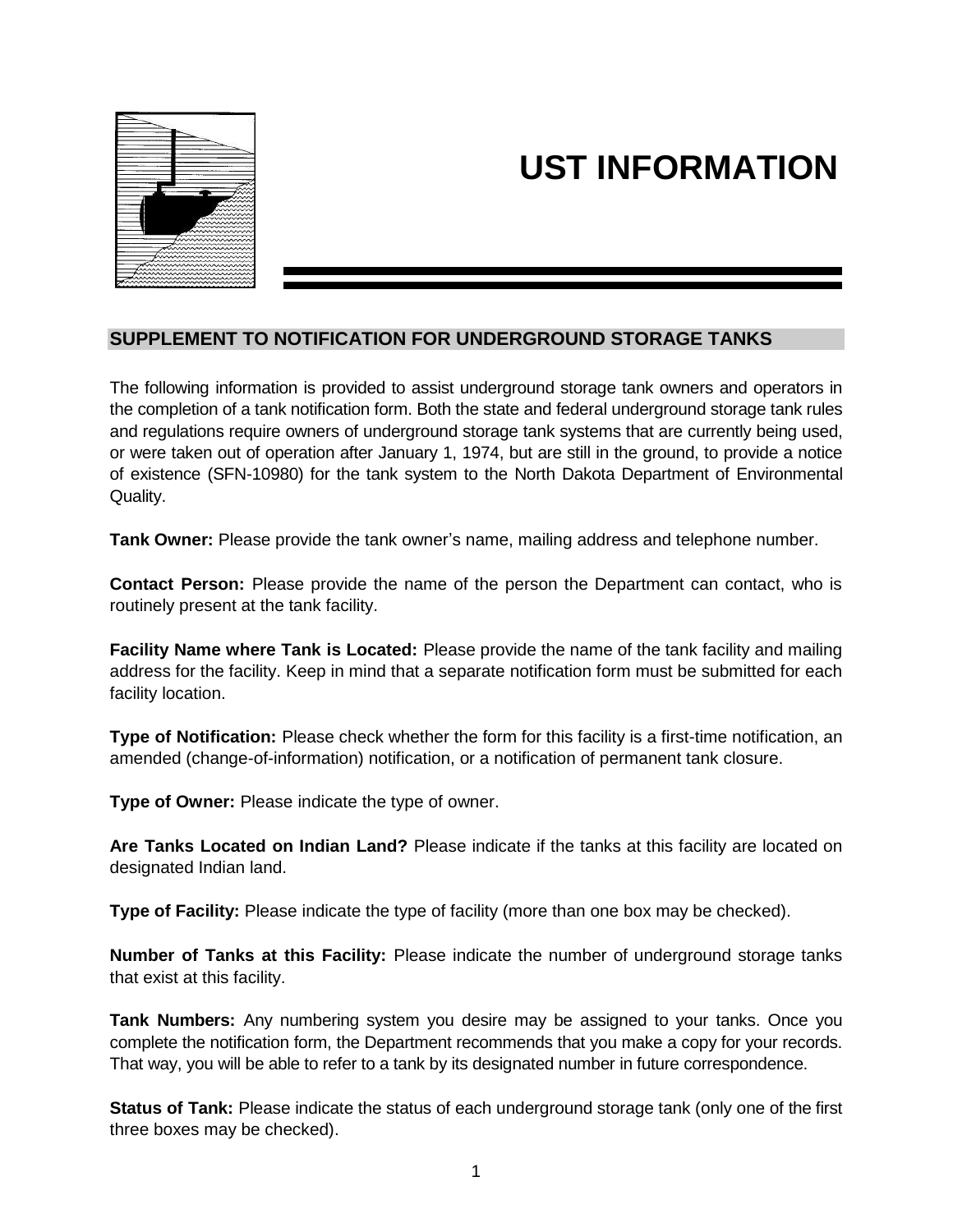**Date of Installation:** Please provide the date each underground storage tank was installed (try to be as specific as possible). If the date of installation for existing tanks is different from dates listed on previous notification forms the owner must include documentation of the installation date.

**Estimated Total Capacity (gallons):** Please provide the capacity, in gallons, for each tank (again, try to be as specific as possible).

**Material of Construction of Tanks:** Please indicate the material of construction for each tank (i.e., steel, FRP, composite, etc.).

**Material of Construction of Piping:** Please indicate the material of construction for the existing piping attached to each tank.

**Type of Piping System:** Please indicate the type of piping system for each underground storage tank.

**Substance Currently or Last Stored in Greatest Quantity by Volume:** Please indicate the product currently stored in each tank. If the substance is not a petroleum product (e.g., gasoline, diesel, etc.) and is a listed hazardous substance, indicate the name of the substance and its Chemical Abstracts Service designation (CAS No.). If a tank is empty, please indicate the substance last stored in the tank.

**Additional Information (for tanks taken out of use):** This block is provided for tanks temporarily or permanently closed. If a tank was placed into temporary closure, please provide the date each tank was last used and emptied. If a tank was permanently closed in-place, indicate the date the tank was closed and the type of material used to fill the tank. When a tank is permanently closed by removal, indicate the date of removal.

Both state and federal UST rules and regulations require a site assessment for contamination before completion of a permanent tank closure. The Department currently requires a tank owner to submit all closure records to the Division of Waste Management. The closure records should include this form (SFN-10980) and a tank removal form (site assessment form SFN-16932).

**Release Detection for Tanks:** Please indicate the method of leak detection for each tank. Tank tightness testing must be used in combination with inventory control, or when manual tank gauging is used on tanks between 10000 and 2001 gallons.

**Release Detection for Piping: Please indicate the method of release detection for each piping system.** 

**[NOTE: Pressurized piping runs must have automatic line leak detectors and one other method of leak detection. Suction piping may or may not need leak detection depending on its construction. Please consult** *Straight Talk on Tanks* **or the** *North Dakota Underground Storage Tank Rules* **for information on suction piping systems which do not require leak detection.]**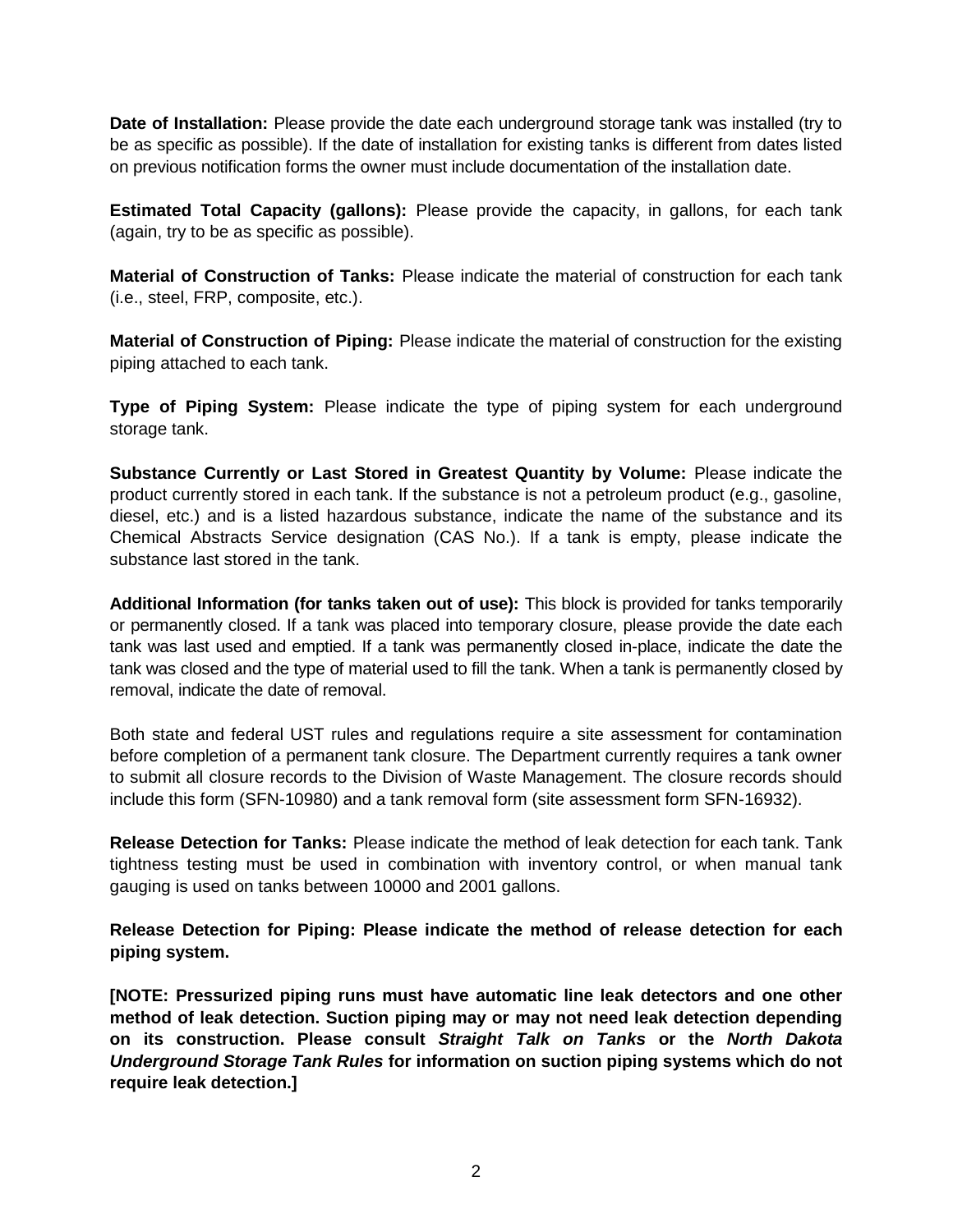[Note: The phase-in schedule for release detection, on both tanks and piping, can be found in the North Dakota Underground Storage Tank Rules, page 27 of the Technical Standards and Corrective Action Requirements for Owners and Operators of Underground Storage Tanks.]

**Overfill/Spill Devices:** Please indicate if spill and overfill prevention equipment has been installed on the tank.

[**Note:** All underground storage tanks installed after December 22, 1988, must have overfill and spill prevention devices.]

**Certification of Installation:** The installer of an underground storage tank system must certify that the installation was performed in accordance with both state and federal rules/regulations. Please check all certification methods that apply.

**Oath:** The tank installer must certify that the information concerning installation is true to the best of their belief and knowledge. This block should be completed and signed by the tank system installer.

**Financial Responsibility:** Please indicate which mechanism or combination of mechanisms is being used to demonstrate financial responsibility for this facility, in accordance with Subtitle I.

**[Note:** The compliance dates for this requirement can be found in the North Dakota Underground Storage Tank Rules, page 51 of the Technical Standards and Corrective Action Requirements for Owners and Operators of Underground Storage Tanks.]

**Initial Start-Up Precision Test(s):** Newly installed tank systems are required to have a precision test performed on the system before the dispensing of product begins. The start-up test may consist of a tightness test of the tank(s) and piping, a check of the interstitial space for double-walled tanks and piping, or automatic tank monitoring with a test mode. Tanks of a 1000 gallons or less may use manual tank gauging as the initial start-up test. This block should be completed and signed by the tank system tester.

If you should have any questions concerning the Notification for Underground Storage Tank Systems SFN-10980, or the UST rules, please contact us or view our website noted on reverse side.

## **NORTH DAKOTA DEPARTMENT OF ENVIRONMENTAL QUALITY**